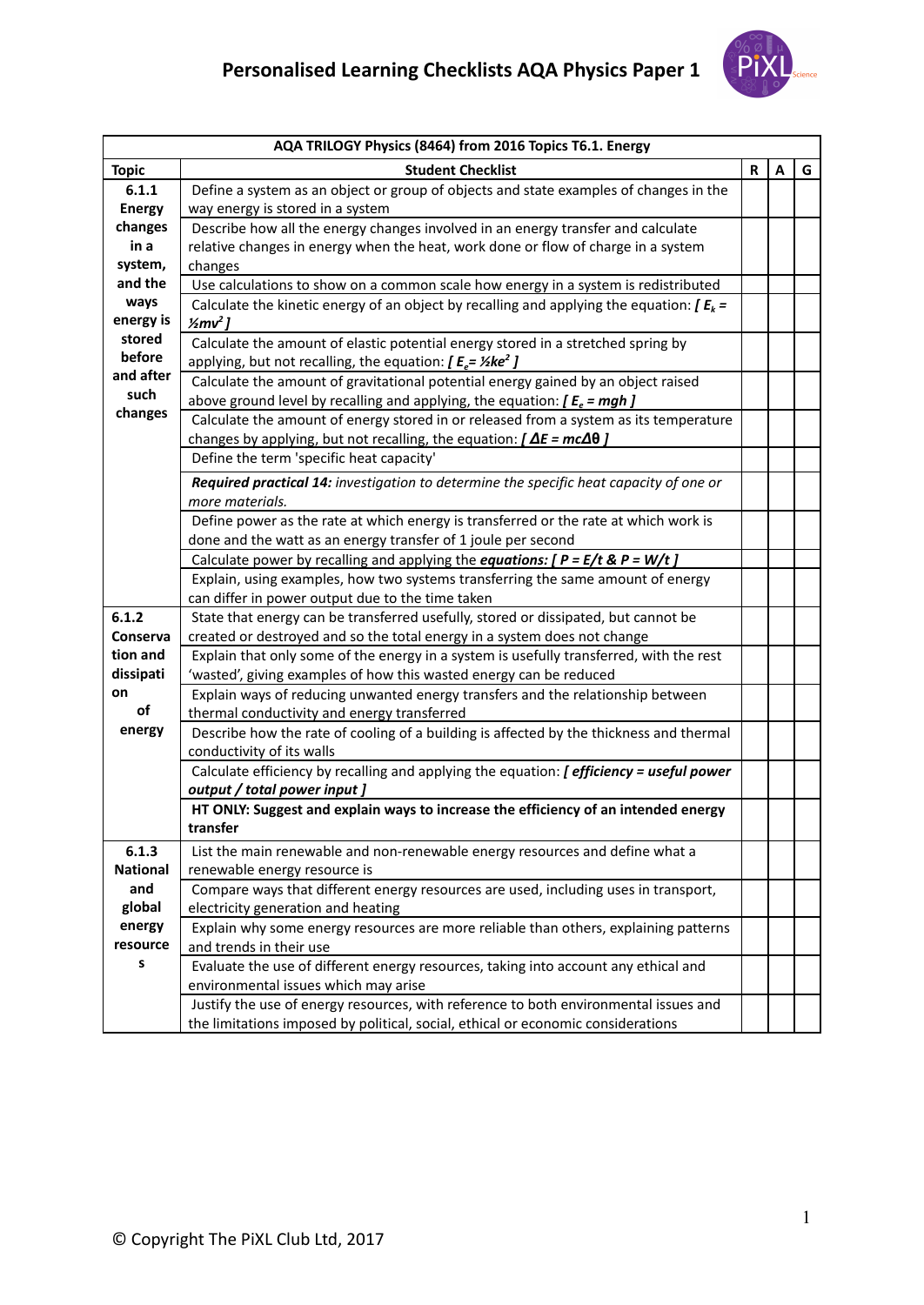

| AQA TRILOGY Physics (8464) from 2016 Topics T6.2. Electricity |                                                                                                                                                                                      |   |   |   |  |
|---------------------------------------------------------------|--------------------------------------------------------------------------------------------------------------------------------------------------------------------------------------|---|---|---|--|
| <b>Topic</b>                                                  | <b>Student Checklist</b>                                                                                                                                                             | R | А | G |  |
| 6.2.1                                                         | Draw and interpret circuit diagrams, including all common circuit symbols                                                                                                            |   |   |   |  |
| Current,                                                      | Define electric current as the rate of flow of electrical charge around a closed circuit                                                                                             |   |   |   |  |
| potentia                                                      | Calculate charge and current by recalling and applying the formula: $[Q = It]$                                                                                                       |   |   |   |  |
| 1                                                             | Explain that current is caused by a source of potential difference and it has the same                                                                                               |   |   |   |  |
| differen                                                      | value at any point in a single closed loop of a circuit                                                                                                                              |   |   |   |  |
| ce and                                                        | Describe and apply the idea that the greater the resistance of a component, the                                                                                                      |   |   |   |  |
| resistanc                                                     | smaller the current for a given potential difference (p.d.) across the component                                                                                                     |   |   |   |  |
| e                                                             | Calculate current, potential difference or resistance by recalling and applying the<br>equation: $[V = IR]$                                                                          |   |   |   |  |
|                                                               | Required practical 15: Use circuit diagrams to set up and check circuits to investigate<br>the factors affecting the resistance of electrical circuits                               |   |   |   |  |
|                                                               | Define an ohmic conductor                                                                                                                                                            |   |   |   |  |
|                                                               | Explain the resistance of components such as lamps, diodes, thermistors and LDRs<br>and sketch/interpret IV graphs of their characteristic electrical behaviour                      |   |   |   |  |
|                                                               | Explain how to measure the resistance of a component by drawing an appropriate<br>circuit diagram using correct circuit symbols                                                      |   |   |   |  |
|                                                               | Required practical 16: use circuit diagrams to construct appropriate circuits to<br>investigate the I-V characteristics of a variety of circuit elements                             |   |   |   |  |
| 6.2.2                                                         | Show by calculation and explanation that components in series have the same                                                                                                          |   |   |   |  |
| <b>Series</b>                                                 | current passing through them                                                                                                                                                         |   |   |   |  |
| and                                                           | Show by calculation and explanation that components connected in parallel have the                                                                                                   |   |   |   |  |
| parallel                                                      | same the potential difference across each of them                                                                                                                                    |   |   |   |  |
| circuits                                                      | Calculate the total resistance of two components in series as the sum of the                                                                                                         |   |   |   |  |
|                                                               | resistance of each component using the equation: $[R_{total} = R_1 + R_2]$                                                                                                           |   |   |   |  |
|                                                               | Explain qualitatively why adding resistors in series increases the total resistance                                                                                                  |   |   |   |  |
|                                                               | whilst adding resistors in parallel decreases the total resistance                                                                                                                   |   |   |   |  |
|                                                               | Solve problems for circuits which include resistors in series using the concept of<br>equivalent resistance                                                                          |   |   |   |  |
| 6.2.3                                                         | Explain the difference between direct and alternating voltage and current, stating                                                                                                   |   |   |   |  |
| Domesti                                                       | what UK mains is                                                                                                                                                                     |   |   |   |  |
| c uses                                                        | Identify and describe the function of each wire in a three-core cable connected to                                                                                                   |   |   |   |  |
| and                                                           | the mains                                                                                                                                                                            |   |   |   |  |
| safety                                                        | State that the potential difference between the live wire and earth (0 V) is about 230                                                                                               |   |   |   |  |
|                                                               | V and that both neutral wires and our bodies are at, or close to, earth potential (0 V)                                                                                              |   |   |   |  |
|                                                               | Explain that a live wire may be dangerous even when a switch in the mains circuit is<br>open by explaining the danger of providing any connection between the live wire and<br>earth |   |   |   |  |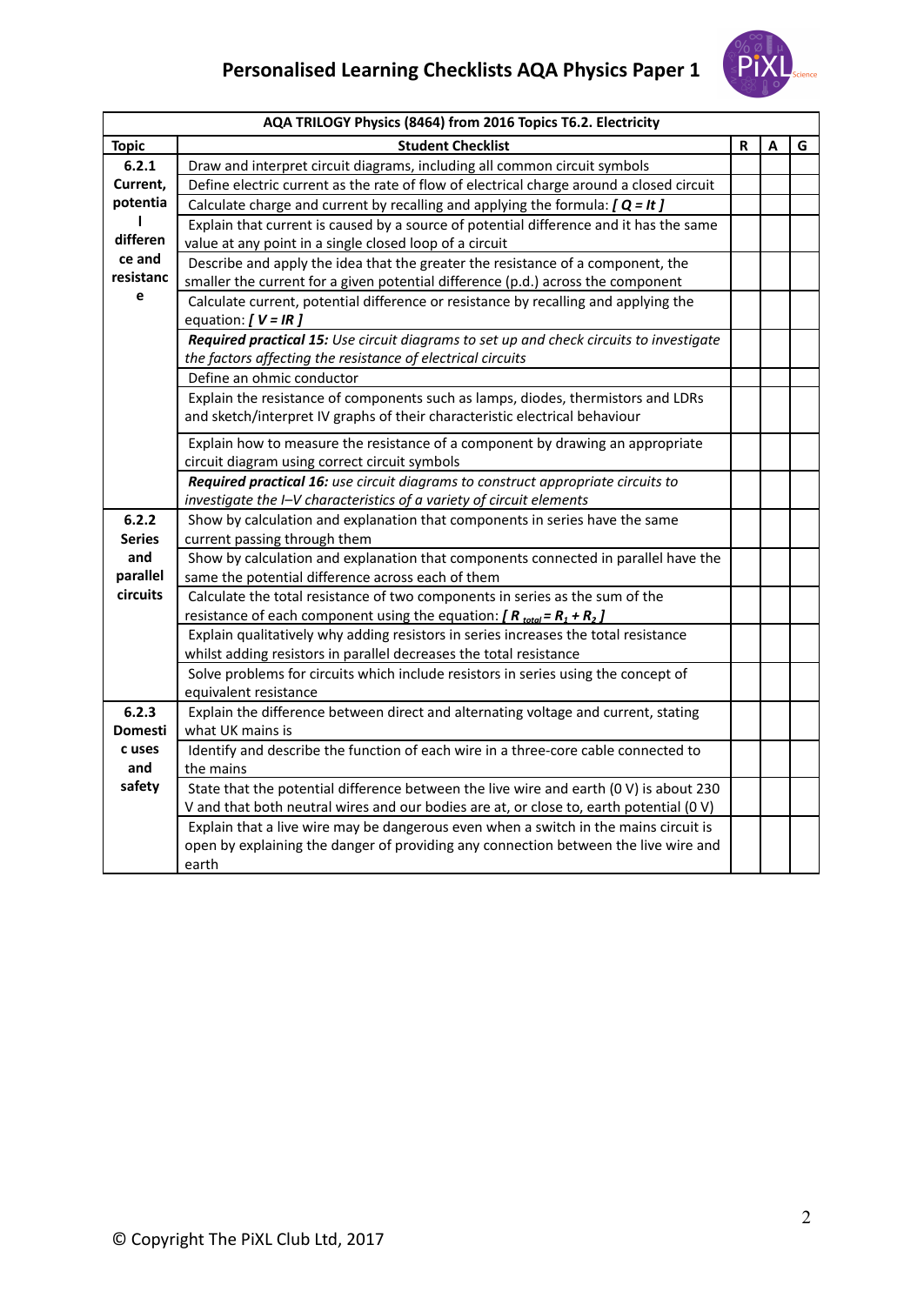

| 6.2.4<br><b>Energy</b> | Explain how the power transfer in any circuit device is related to the potential<br>difference across it and the current through it                                 |  |  |
|------------------------|---------------------------------------------------------------------------------------------------------------------------------------------------------------------|--|--|
| transfers              | Calculate power by recalling and applying the equations: $[ P = VI ]$ and $[ P = I2 R ]$                                                                            |  |  |
|                        | Describe how appliances transfer energy to the kinetic energy of motors or the<br>thermal energy of heating devices                                                 |  |  |
|                        | Calculate and explain the amount of energy transferred by electrical work by<br>recalling and applying the equations: $[ E = Pt ]$ and $[ E = QV ]$                 |  |  |
|                        | Explain how the power of a circuit device is related to the potential difference across<br>it, the current through it and the energy transferred over a given time. |  |  |
|                        | Describe, with examples, the relationship between the power ratings for domestic<br>electrical appliances and the changes in stored energy when they are in use     |  |  |
|                        | Identify the National Grid as a system of cables and transformers linking power<br>stations to consumers                                                            |  |  |
|                        | Explain why the National Grid system is an efficient way to transfer energy, with<br>reference to change in potential difference reducing current                   |  |  |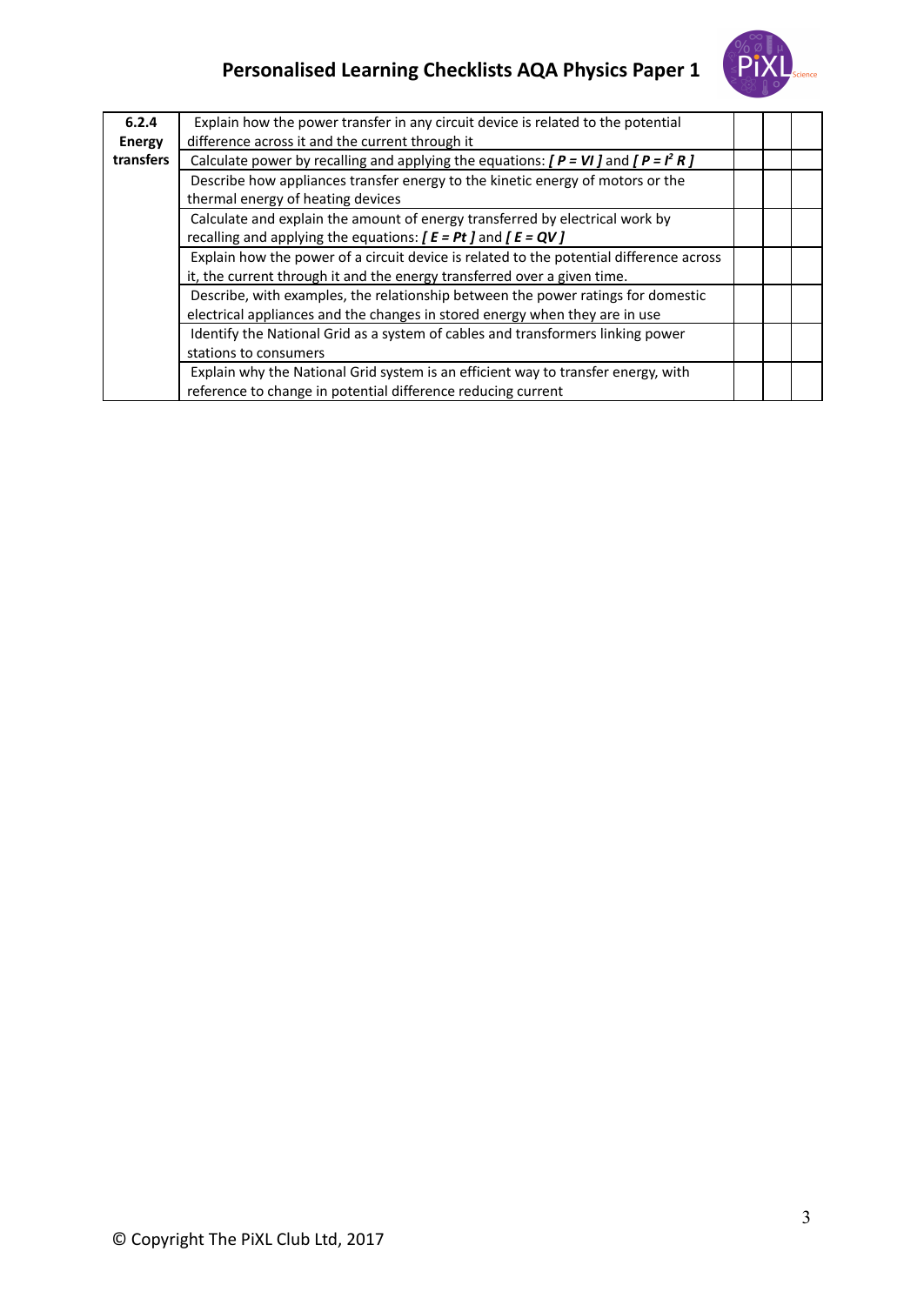

| AQA TRILOGY Physics (8464) from 2016 Topics T6.3. Particle model of matter |                                                                                              |   |   |   |
|----------------------------------------------------------------------------|----------------------------------------------------------------------------------------------|---|---|---|
| <b>TOPIC</b>                                                               | <b>Student Checklist</b>                                                                     | R | A | G |
| 6.3.1                                                                      | Calculate the density of a material by recalling and applying the equation: $[ \rho = m/V ]$ |   |   |   |
| <b>Changes</b>                                                             | Recognise/draw simple diagrams to model the difference between solids, liquids and           |   |   |   |
| of state                                                                   | gases                                                                                        |   |   |   |
| and the                                                                    | Use the particle model to explain the properties of different states of matter and           |   |   |   |
| particle                                                                   | differences in the density of materials                                                      |   |   |   |
| model                                                                      | Required practical 17: use appropriate apparatus to make and record the                      |   |   |   |
|                                                                            | measurements needed to determine the densities of regular and irregular solid objects        |   |   |   |
|                                                                            | and liquids                                                                                  |   |   |   |
|                                                                            |                                                                                              |   |   |   |
|                                                                            | Recall and describe the names of the processes by which substances change state              |   |   |   |
|                                                                            | Use the particle model to explain why a change of state is reversible and affects the        |   |   |   |
|                                                                            | properties of a substance, but not its mass                                                  |   |   |   |
| 6.3.2                                                                      | State that the internal energy of a system is stored in the atoms and molecules that         |   |   |   |
| <b>Internal</b>                                                            | make up the system                                                                           |   |   |   |
| energy                                                                     | Explain that internal energy is the total kinetic energy and potential energy of all the     |   |   |   |
| and                                                                        | particles in a system                                                                        |   |   |   |
| energy                                                                     | Calculate the change in thermal energy by applying but not recalling the equation            |   |   |   |
| transfer                                                                   | $[\Delta E = m c \Delta \theta]$                                                             |   |   |   |
| S                                                                          | Calculate the specific latent heat of fusion/vaporisation by applying, but not recalling,    |   |   |   |
|                                                                            | the equation: $[ E = mL ]$                                                                   |   |   |   |
|                                                                            | Interpret and draw heating and cooling graphs that include changes of state                  |   |   |   |
|                                                                            | Distinguish between specific heat capacity and specific latent heat                          |   |   |   |
| 6.3.3                                                                      | Explain why the molecules of a gas are in constant random motion and that the higher         |   |   |   |
| <b>Particle</b>                                                            | the temperature of a gas, the greater the particles' average kinetic energy                  |   |   |   |
| model                                                                      | Explain, with reference to the particle model, the effect of changing the temperature        |   |   |   |
| and                                                                        | of a gas held at constant volume on its pressure                                             |   |   |   |
| pressure                                                                   | Calculate the change in the pressure of a gas or the volume of a gas (a fixed mass held      |   |   |   |
|                                                                            | at constant temperature) when either the pressure or volume is increased or                  |   |   |   |
|                                                                            | decreased                                                                                    |   |   |   |